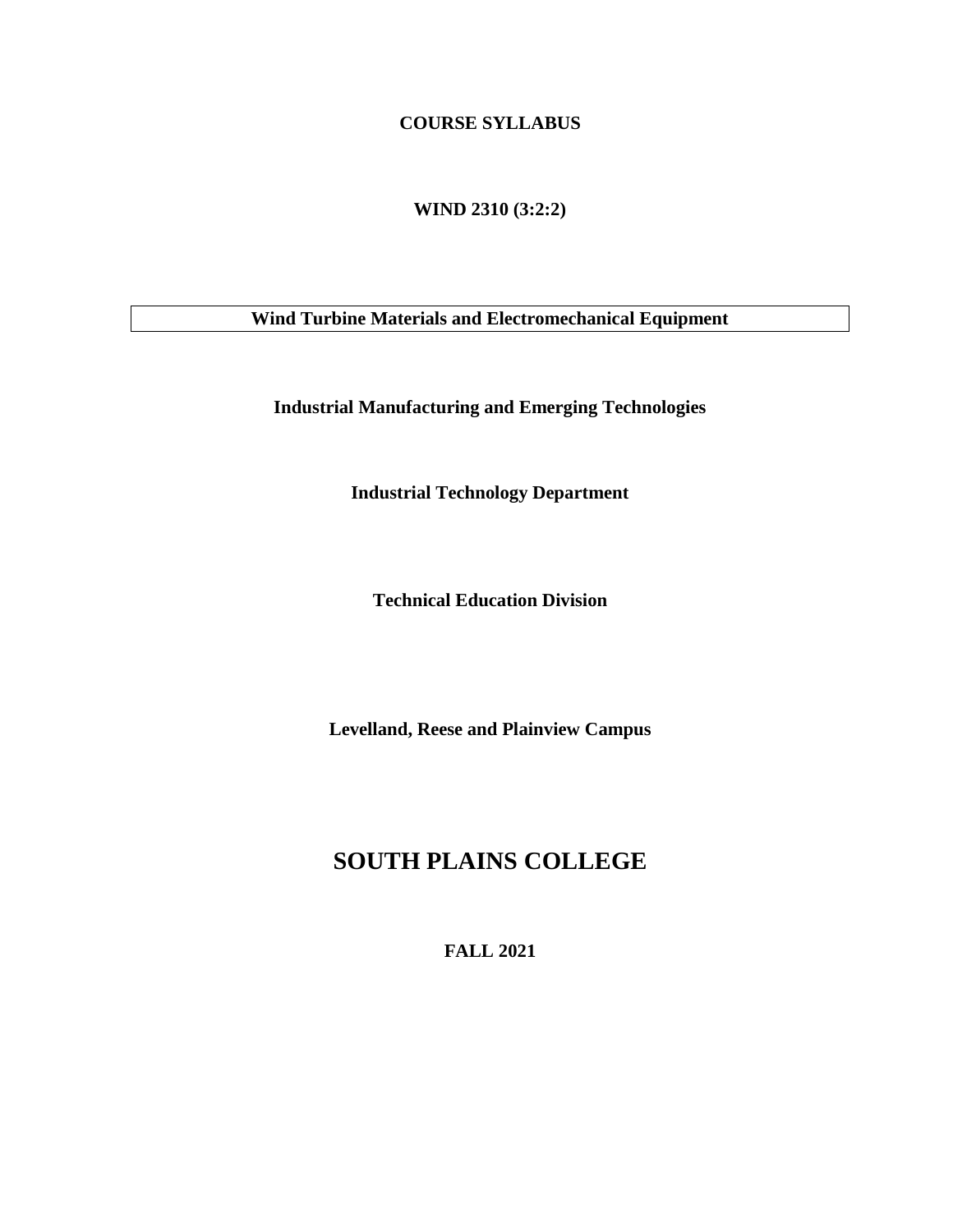### COURSE SYLLABUS

### COURSE TITLE: WIND2310 Wind Turbine materials and Electro Mechanical Equipment

### INSTRUCTOR:

 Bill Tackett Wheeler Osborne Salvador Molinar

OFFICE LOCATION: ET Building, Reese Center, and Plainview Room # IM103, IM104, RC215C, PTB112

(806)894-9611 ext: 2297 E-Mail btackett@southplainscollege.edu (806)894-9611 ext: 2352 E-Mail wosborne@southplainscollege.edu (806)894-9611 ext: 2334 E-Mail smolinar@southplainscollege.edu

OFFICE HOURS: By appointment

### **SOUTH PLAINS COLLEGE IMPROVES EACH STUDENTS LIFE \*\*\*\*\*\*\*\*\*\*\*\*\*\*\*\*\*\*\*\*\*\*\*\*\*\*\*\*\*\*\*\*\*\*\*\*\*\*\*\*\*\*\*\*\*\*\*\*\*\*\*\*\*\*\*\*\*\*\*\*\*\*\*\*\*\*\*\*\*\*\*\*\*\*\*\*\*\*\*\*\*\*\*\* I GENERAL COURSE INFORMATION:**

- A. **Course Description**: Identification and analysis of the components and systems of wind turbine.
- B. **Course Learning Outcomes:** Describe impacts of heat generation on various materials and heat control mechanisms; define the effects of machining and heat treating on metals as they relate to predictable failures; identify components of turbine system; describe types and specifications of fasteners; and identify the effects of torque, lubricants, and hydraulic types of gear boxes.
- C. **Course Competencies:** Students must demonstrate the ability to master the concepts and techniques covered in the classroom and lab. Each student must attain a minimum level of 70% as an average on written tests, both daily and final, and on assigned lab projects.
- D. **Tutoring:** Students who do not pass their first exam will be required to attend three hours of tutoring each week until they pass their exam. This is a course requirement and will be reflected in the course grade.
- E. **Academic Integrity:** It is the aim of Industrial Manufacturing and Emerging Technologies faculty of South Plains College to foster a spirit of complete honesty and a high standard of integrity. The attempt of any student to present as his or her own work, which he or she has not honestly performed, is regarded by the faculty and administration as a most serious offence and renders the offender liable to serious consequences, possibly suspension. Students should refer to the SPC General Catalog policy regarding consequences for cheating and plagiarism (see "Academic Integrity" as well as "Student Conduct" sections in the college catalog). At times, working with other students is encouraged for some assignments and meets SCANS competencies C-9 through C-14. If you have a question as to whether you may work with other students on any assignment, ASK YOUR INSTRUCTOR,
- F. **SCANS and Foundation Skills:** The appropriate competencies and foundations skills (SCANS) have been integrated into the IMET program. The following competencies and foundation skills have been specifically integrated into the Course: C5, C6, C9, F1, and F15.

## **II SPECIFIC COURSE/INSTRUCTOR REQUIREMENTS:**

- **A. Textbook and other materials:** Introduction to Wind Principles by Thomas E. Kissel ISBN: 0-13-212533-1 and Electric Motors and Control Systems by Petruzella ISBN: 978-0-07-352182-4
- **B. Tools:** TI-30Xa Scientific Calculator, ANSI approved Safety Glasses, Pocket knife (Lock Blade) Or Multi-Tool, Digital Multi-meter, USB Jump-drive (Memory Stick), Earphones with standard audio jack for listening to computer audio files with, Ear Plugs or some type of hearing protection, and a class G Hard hat and a Windows based laptop or desktop computer with internet access for online assignments and meetings.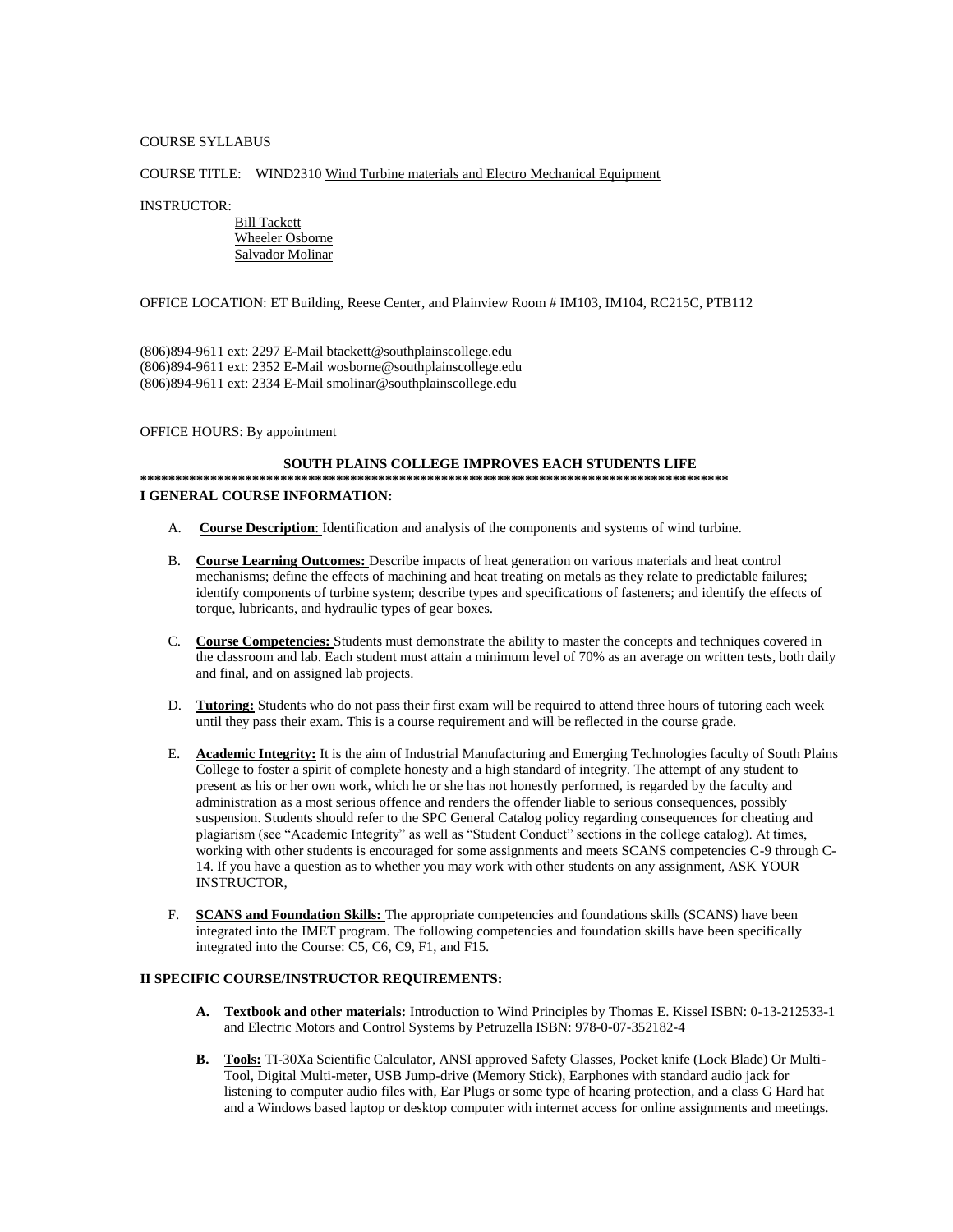**C.** *Consistent with the latest CDC recommendations, we have revised our guidance for students, faculty, and staff who have a known exposure or have tested positive. Anyone with a known exposure should wear a mask for 10 days and should seek a COVID-19 test on day five after exposure. If you test positive or develop symptoms, you should immediately self-isolate and seek a COVID-19 test. Please immediately notify your instructor, supervisor, and DeEtte Edens, Associate Director of Health and Wellness, any time you test positive for COVID-19. Anyone who tests positive is required to self-isolate for five days. Following the fiveday isolation period, if you are asymptomatic or your symptoms are resolving, you may return to work or class but should wear a mask for five additional days. If you are still symptomatic, please contact DeEtte Edens at [dedens@southplainscollege.edu](mailto:dedens@southplainscollege.edu) or 806-716-2376 prior to your return date.*

## **D. South Plains College Attendance Policy**

Students are expected to attend all classes in order to be successful in a course. The student may be administratively withdrawn from the course when absences become excessive as defined in the course syllabus.

When an unavoidable reason for class absence arises, such as illness, an official trip authorized by the college or an official activity, the instructor may permit the student to make up work missed. It is the student's responsibility to complete work missed within a reasonable period of time as determined by the instructor. Students are officially enrolled in all courses for which they pay tuition and fees at the time of registration. Should a student, for any reason, delay in reporting to a class after official enrollment, absences will be attributed to the student from the first class meeting.

Students who enroll in a course but have "Never Attended" by the official census date, as reported by the faculty member, will be administratively dropped by the Office of Admissions and Records. A student who does not meet the attendance requirements of a class as stated in the course syllabus and does not officially withdraw from that course by the official census date of the semester, may be administratively withdrawn from that course and receive a grade of "X" or "F" as determined by the instructor. Instructors are responsible for clearly stating their administrative drop policy in the course syllabus, and it is the student's responsibility to be aware of that policy.

It is the student's responsibility to verify administrative drops for excessive absences through MySPC using his or her student online account. If it is determined that a student is awarded financial aid for a class or classes in which the student never attended or participated, the financial aid award will be adjusted in accordance with the classes in which the student did attend/participate and the student will owe any balance resulting from the adjustment.

#### **Absence for Military Service**

In accordance with Texas Education Code Section 51.9111, a student is excused from attending classes or engaging in other required activities, including exams, if he or she is called to active military service of a reasonably brief duration. The maximum time for which the student may be excused has been defined by the Texas Higher Education Coordinating Board as "no more than 25 percent of the total number of class meetings or the contact hour equivalent (not including the final examination period) for the specific course or courses in which the student is currently enrolled at the beginning of the period of active military service." The student will be allowed a reasonable time after the absence to complete assignments and take exams.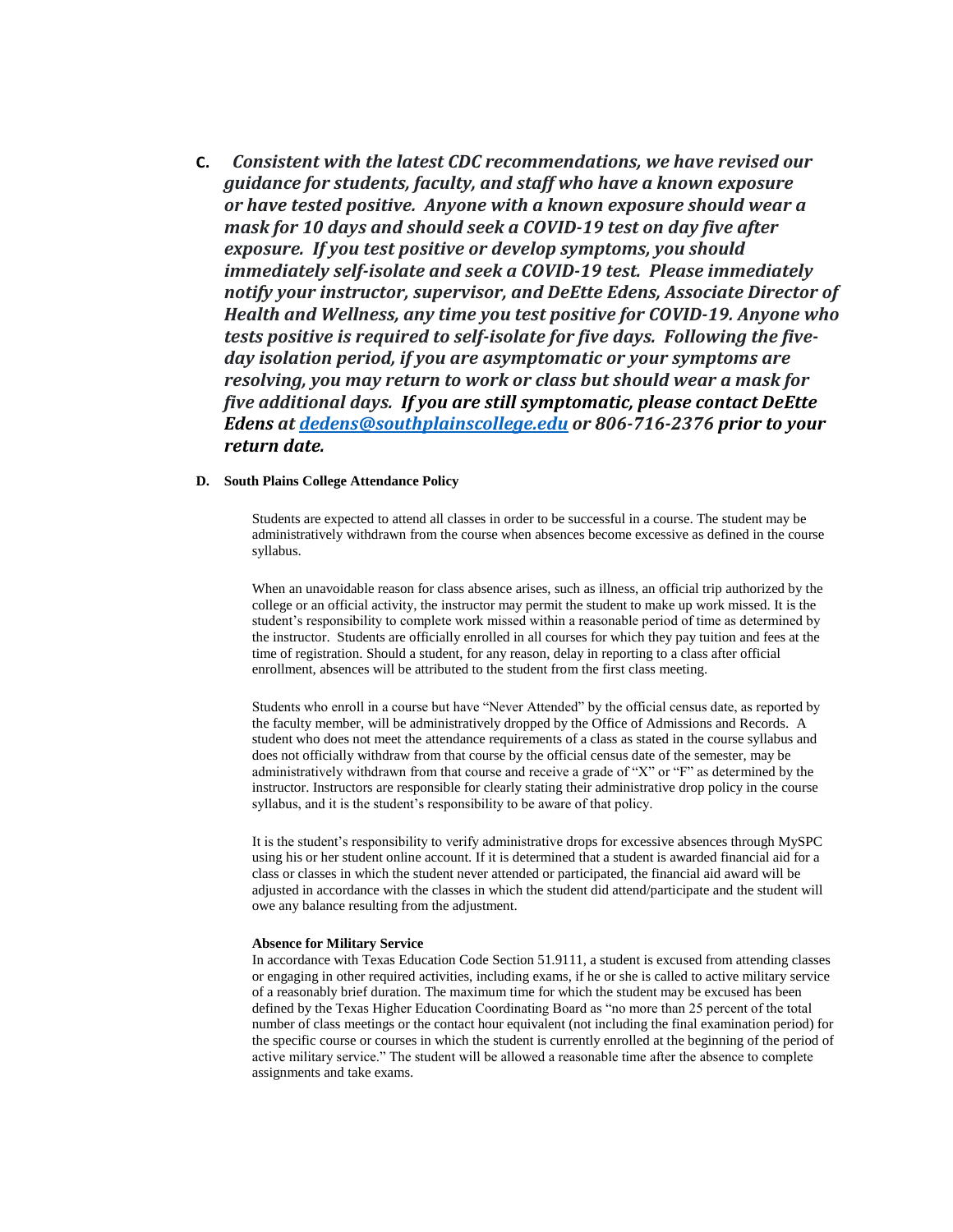### **Religious Holy Days**

In accordance with Texas Education Code Section 51.911, South Plains College will allow a student who is absent from class for the observance of a religious holy day to take an examination or complete an assignment scheduled for that day within seven (7) calendar days after the absence. Students are required to file a written notification of absence with each instructor within the first fifteen (15) days of the semester in which the absence will occur. Forms for this purpose are available in the Dean of Students Office along with instructions and procedures. "Religious holy days" means a holy day observed by a religion whose place of worship is exempt from property taxation under Texas Tax Code Section 11.20.

#### **Pregnancy**

In accordance with Title IX of the Education Amendments of 1972, in the event of pregnancy, termination of pregnancy or recovery from any of these conditions a student's absences shall be excused, as deemed necessary by the students physician (Title IX.) The student should contact the SPC Title IX coordinator for further assistance.

- **E.** The following attendance guidelines have been established for the IMET program:
	- 1. **Absent** from class is defined as "not present and ready to participate during scheduled lecture or lab times."
	- 2. **Tardy** is defined as "not present at the designated starting time of the lecture or lab." **Three tardY will equal one absence and will be treated the same as any absence**.
	- 3. When a student accumulates **six** absences minimum course objectives cannot be met. At the discretion of the instructor, the student may be withdrawn from the course.
- **F. Assignment policy:** All required work must be turned in on time in order that the student may benefit from the corrections and study for future examinations. Any work that is handed in post the due date or tests missed will be accepted only at the discretion of the Instructor, Points will be taken from all late assignments or test accepted by the Instructor.
- **G. Grading Policy:** Daily tests average will equal 33.3% of final semester grade lab grade will equal 33.3% of final semester grade and final test grade will equal 33.3% of final semester grade. Written and oral assignments will be averaged in with daily test average and lab grade will consist of lab projects. The lab grade will also include an end of semester Instructor assessment that will be used to adjust the lab grade up or down by up to 20%. This is used to account for class participation, safety violations, end of class clean up as well as other criteria deemed important by the instructor such as overall attitude and demeanor.
- **H. Special Requirements:** Students in the Industrial Manufacturing and Emerging Technologies program will be required to follow safety procedures while in the classroom and the lab. Chemical hazards and appropriate SDS safety practices will be stressed as part of the safety program.

## **I. Cell phones**

No cell phones or other electronic devices are allowed in the classroom or during lectures. Cell phones may be used during break or during labs.

### **J. Class Dress Code**

No open toed shoes, sandals or flip-flop styled shoes. No baggy, saggy or drooping clothes. This includes wearing pants pulled down in a "Low Slung Style". For safety considerations standard shop acceptable attire is required. If you have any doubts about what is acceptable see the instructor for clarification.

### **K. Tobacco Use**

No tobacco use of any kind is permitted inside the buildings.

- This includes smokeless tobacco.
	- No spitting in the trashcans
	- No spitting in the urinals or toilets
	- No spitting on the floor (Including inside the lab/Shop areas)
	- No use of cups or bottles as spittoons.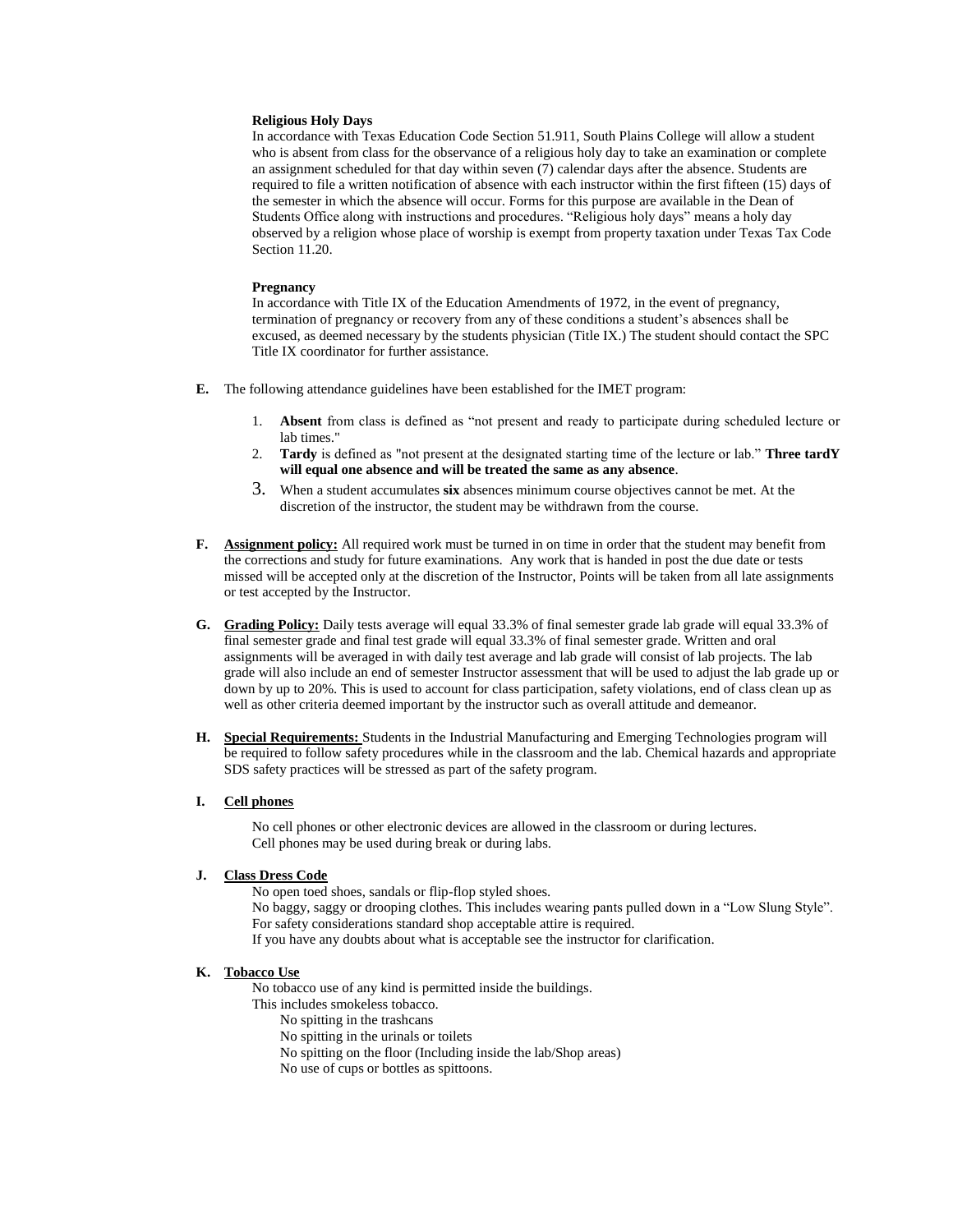## III. **COURSE OUTLINE:**

- 1. Wind turbine components
- 2. Fiber-Optics
- 3. SCADA

## **SPC Standard Disability Statement**

Students with disabilities, including but not limited to physical, psychiatric, or learning disabilities, who wish to request accommodations in this class should notify the Disability Services Office early in the semester so that the appropriate arrangements may be made. In accordance with federal law, a student requesting accommodations must provide acceptable documentation of his/her disability to the Disability Services Office. For more information, call or visit the Disability Services Office at Levelland (Student Health & Wellness Office) 806-716-2577, Reese Center (Building 8) 806-716-4675, or Plainview Center (Main Office) 806-716-4302 or 806- 296-9611.

## **Non-Discrimination Statement**

South Plains College does not discriminate on the basis of race, color, national origin, sex, disability or age in its programs and activities. The following person has been designated to handle inquiries regarding the non-discrimination policies: Vice President for Student Affairs, South Plains College -1401 College Avenue, Box 5, Levelland, TX 79336, 806-894-9611

## **Diversity Statement**

In this class, the teacher will establish and support an environment that values and nurtures individual and group differences and encourages engagement and interaction. Understanding and respecting multiple experiences and perspectives will serve to challenge and stimulate all of us to learn about others, about the larger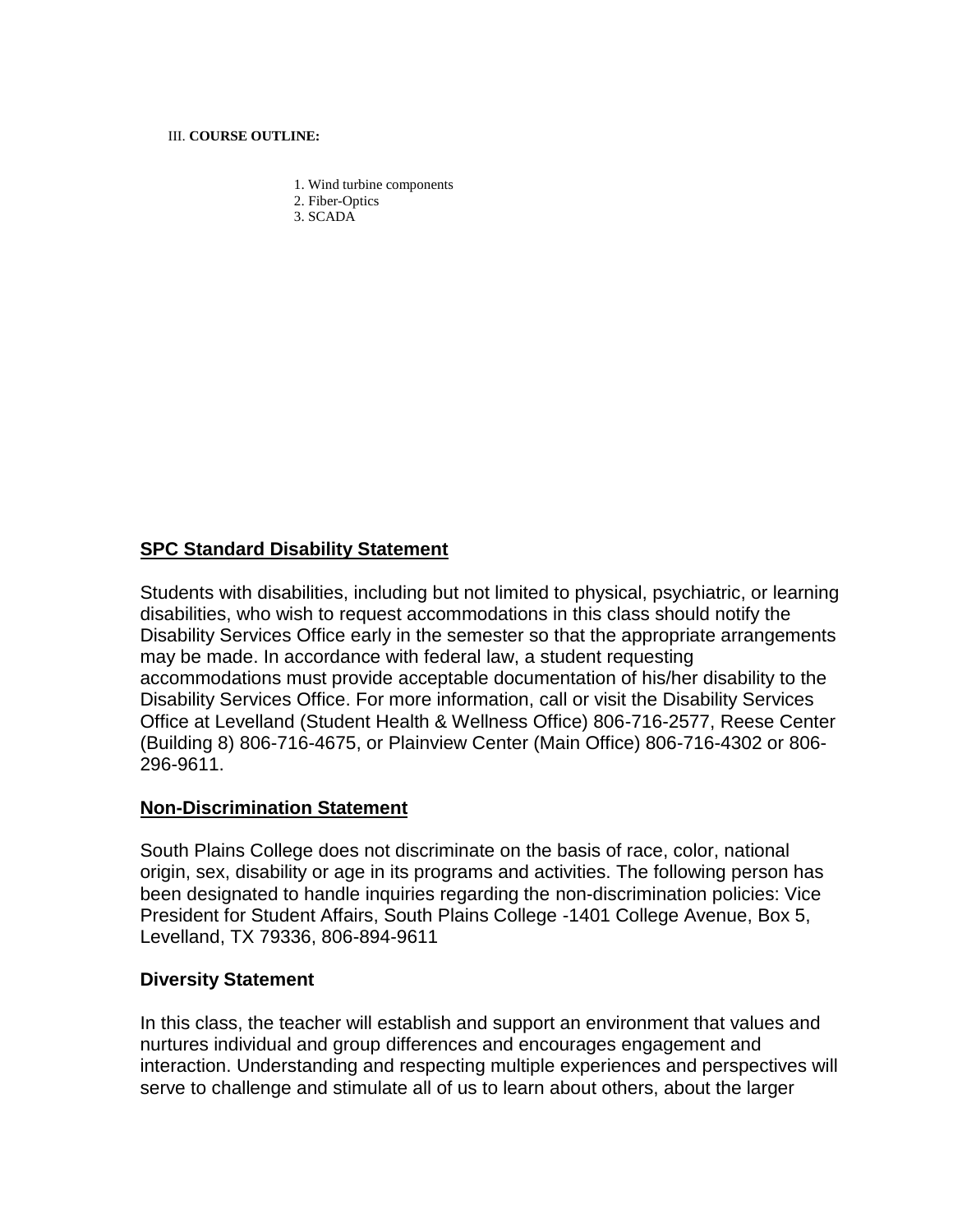world and about ourselves. By promoting diversity and intellectual exchange, we will not only mirror society as it is, but also model society as it should and can be.

## **Campus Concealed Carry**

*South Plains College permits the lawful carry of concealed handguns in accordance with Texas state law, and Texas Senate Bill 11. Individuals possessing a valid License to Carry permit, or the formerly issued Concealed Handgun License, may carry a concealed handgun at all campus locations except for the following.*

• *Natatorium*

*For a complete list of campus carry exclusions zones by event, please visit* **<http://www.southplainscollege.edu/campuscarry.php>**

Texas Senate Bill - 11 (Government Code 411.2031, et al.) authorizes the carrying of a concealed handgun in South Plains College buildings only by persons who have been issued and are in possession of a Texas License to Carry a Handgun. Qualified law enforcement officers or those who are otherwise authorized to carry a concealed handgun in the State of Texas are also permitted to do so. Pursuant to Penal Code (PC) 46.035 and South Plains College policy, license holders may not carry a concealed handgun in restricted locations. For a list of locations, please refer to the SPC policy at:

[\(http://www.southplainscollege.edu/human\\_resources/policy\\_procedure/hhc.php\)](http://www.southplainscollege.edu/human_resources/policy_procedure/hhc.php)

Pursuant to PC 46.035, the open carrying of handguns is prohibited on all South Plains College campuses. Report violations to the College Police Department at 806-716-2396 or 9-1-1.

## **SCANS COMPETENCIES**

**RESOURCES: Identifies, organizes, plans and allocates resources.**

- C-1 **TIME**—Selects goal—relevant activities, ranks them, allocates time, and prepares and follows schedules.
- C-2 **MONEY**—Uses or prepares budgets, makes forecasts, keeps records, and makes adjustments to meet objectives.
- C-3 **MATERIALS & FACILITIES**—Acquires, stores, allocates, and uses materials or space efficiently.
- C-4 **HUMAN RESOURCES**—Assesses skills and distributes work accordingly, evaluates performances and provides feedback.

## **INFORMATION – Acquires and Uses Information**

- C-5 Acquires and evaluates information.
- C-6 Organizes and maintains information.
- C-7 Interprets and communicates information.
- C-8 Uses computers to process information.
- **INTERPERSONAL – Works With Others**
- C-9 Participates as members of a team and contributes to group effort.
- C-10 Teaches others new skills.
- C-11 Serves clients/customers—works to satisfy customer's expectations.
- C-12 Exercises leadership—communicates ideas to justify position, persuades and convinces others, responsibly challenges existing procedures and policies.
- C-13 Negotiates-Works toward agreements involving exchanges of resources resolves divergent interests.
- C-14 Works with Diversity-Works well with men and women from diverse backgrounds.

**SYSTEM – Understands Complex Interrelationships**